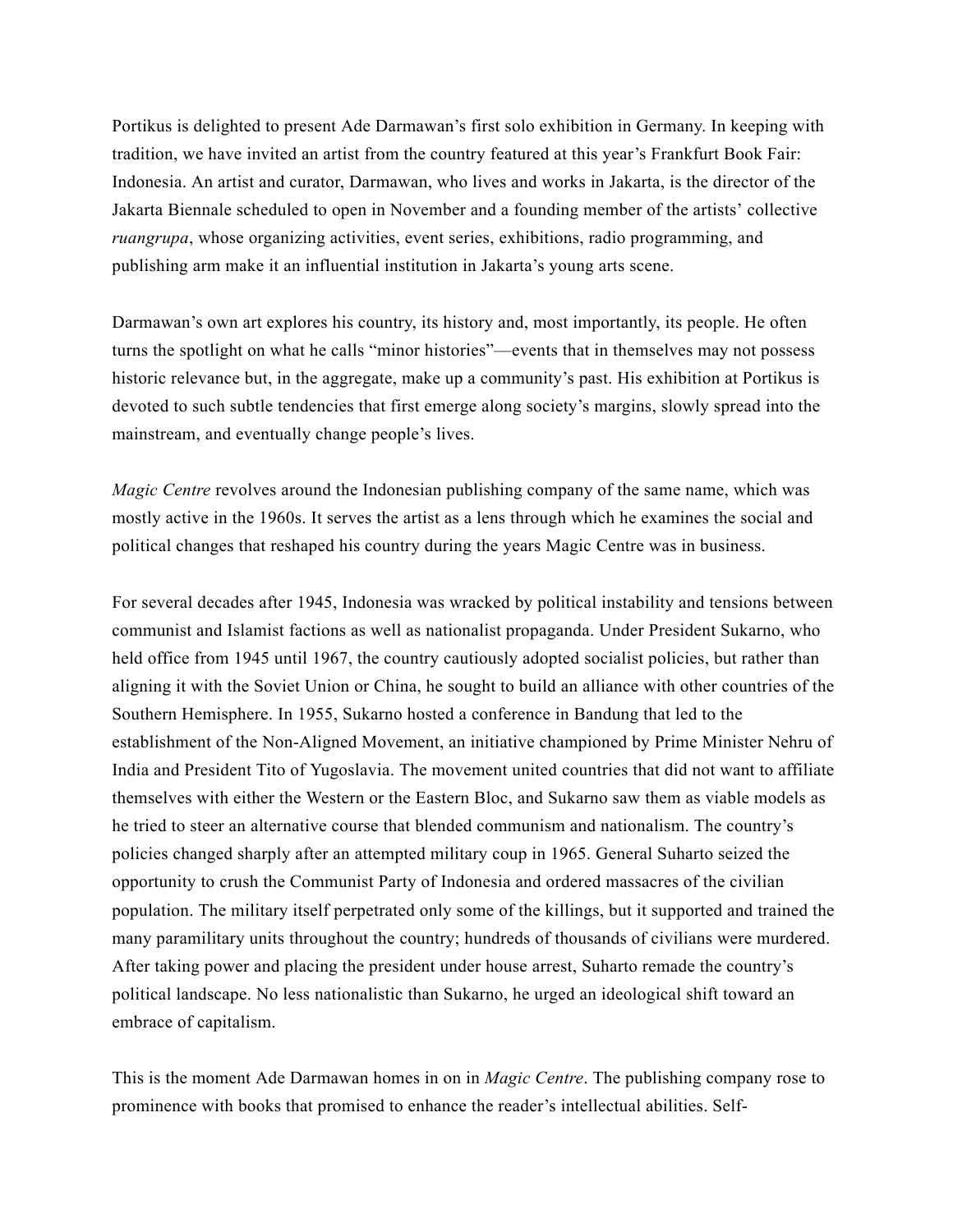improvement and the optimum use of one's skills, influence over others, the formation of character, the art of the business deal, and the life of success: these were the main themes of the publisher's catalogue, which, in later years, consisted mostly of translations of American titles. The books proffered "answers" to an audience hoping to lead a fulfilled life and master the challenges of modern capitalism. They reflect the production and dissemination of knowledge and throw the characteristic ideological fault lines of a society undergoing profound change into sharp relief. Was Magic Centre a disseminator of samizdat screeds or a purveyor of reputable literature?

As the influence of capitalism grows, markets change; product portfolios expand and create new demands. Publications issued by the state and Indonesian industry extolled the country's dynamic business environment and painted the picture of a rising economic power in order to appeal to foreign corporations and lure foreign capital into the young republic. The country's first Freeport McMoRan, which opened in Papua in 1967, boosted trade, and car manufacturers including Toyota shifted some of their production capacity to Indonesia. At the same time, business in imported products from Western industrial nations boomed: goblets and trophies, antlers and golf clubs, ceramic figurines and chandeliers—objects that may be read as the fetishistic possessions of Indonesians who surrounded themselves with Western products to signal their worldliness and success. Statusconscious social climbers decorated their homes with these emblems of modest wealth.

The vitrines themselves not only serve as display furniture, they also symbolize the country's industrial transformation. A staple of everyday life in the hundreds of shopping malls all over Indonesia today, the glass case exemplifies an early form of the presentation of merchandise, marking the emergence of the consumerist individual.

Arranged around the central chandelier, large banners with reproductions of various Magic Centre publications line the walls. Reduced to form and color—the artist has removed all writing—they become the flags of an imaginary nation. And that is perhaps the best description of the nexus the publishing company, as an organization dedicated to promoting education and capitalism in Indonesia and indirectly supporting Suharto's policies, occupied. Ade Darmawan's exhibition at Portikus is a collage of materials that articulates a critical as well as humorous take on a piece of Indonesian history: objects of fetishistic desire and consumerist pleasure as well as titles produced by Magic Centre and other books on economics form a visual survey of a country in transformation.

The exhibition is part of Indonesia LAB, an event series produced by the six partners of Frankfurt LAB: Ensemble Modern, Künstlerhaus Mousonturm, the Städelschule and Portikus, the Hochschule